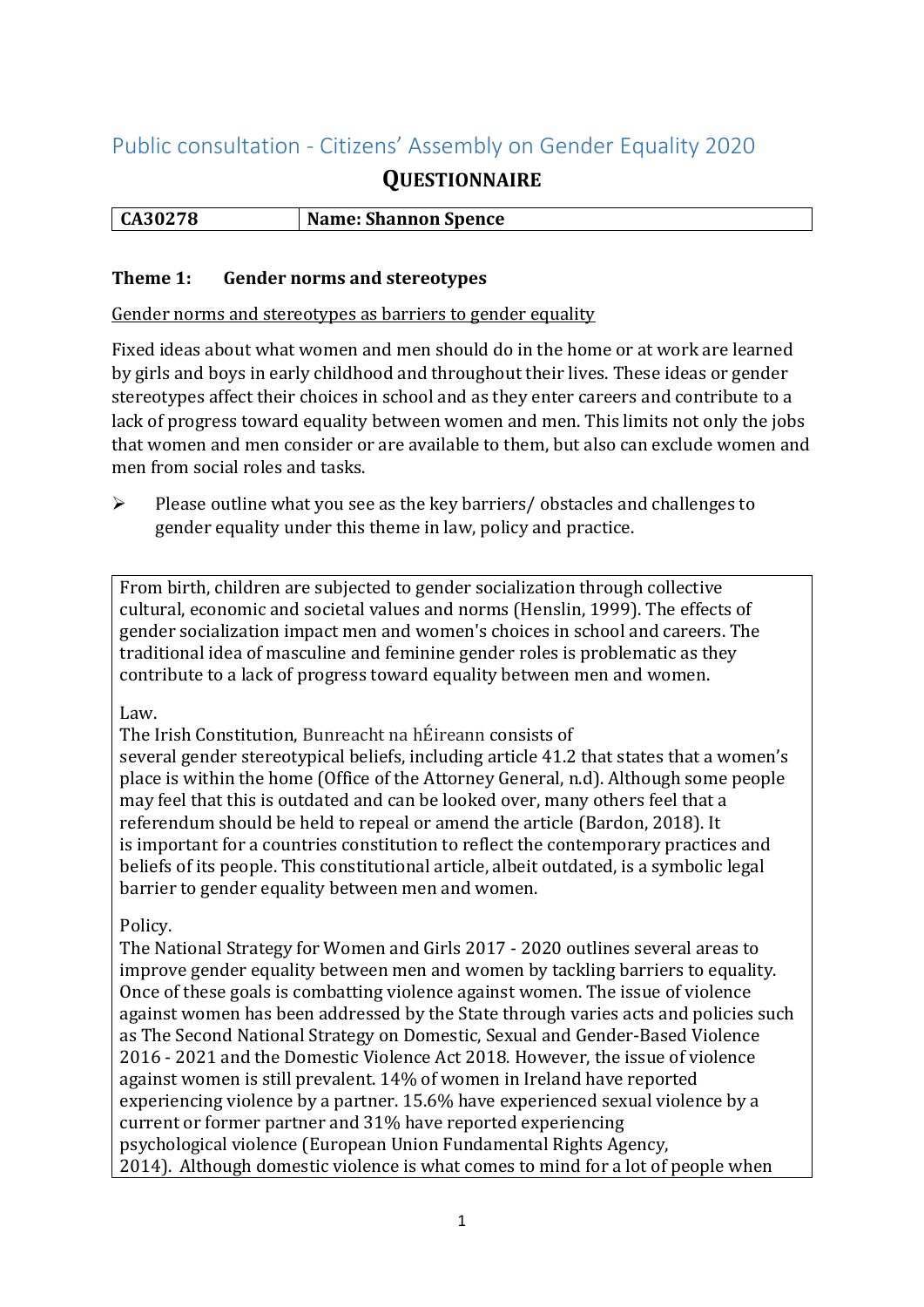violence against women is mentioned, it is also worth noting that 14% of women have been experienced cyber-stalking (EUFRA, 2014). With the surge of people accessing the online world and the high number of women experiencing both offline and online harassment, the issue of revenge porn has surfaced in Ireland. Despite the goal of the implementation of revenge porn legislation in the National Strategy for Women and Girls 2017 – 2020, it has not been achieved (Bray, 2019).

## Practice.

Through gender socialization and the place of the woman in the home in the constitution, it is not unusual for women to stay at home as care-givers. This can lead women becoming financially dependent on men. Therefore, when domestic violence occurs, it is not always easy for the woman to leave. If a woman does decide to attempt to leave and access support services through a women's refuge, she may find that the refuge has reached capacity (Cody, 2019, Soarise Women's Refuge, 2017). This problem is exacerbated by the current housing crisis which disproportionately affects women who are experiencing domestic violence, as they are forced to return to their abusers (RTE, 2019). This is alarming as 1 out of 2 femicide victims in resolved cases in Ireland were murdered by a current or former partner (Women's Aid, 2019).

It is therefore vital to examine the gaps and pitfalls of legislation and policies which address barriers and stereotypes to gender equality, particularly violence against women.

➢ Please identify the steps to be taken to address the issues raised and who should address them (e.g. the state, private sector, education system etc.)

In order to address the gaps and pitfalls of legislation and policies which address barriers and stereotypes to gender equality, particularly violence against women, a multi-disciplinary approach is needed.

In regards to education, factual and age appropriate sexual health and relationship education is paramount. This will inform young people of what constitutes as healthy and consensual relationships so young people can identify red flags and problematic and possibly dangerous/controlling/manipulating behaviour in future partners.

Collaboration with advocacy groups who represent and work with people effected by gender inequality is paramount to addressing violence against women as a barrier to gender equality. Organisations such as Women's Aid have worked relentlessly to produce reports on the number of women who experience domestic violence in Ireland. Furthermore, they provide a 24/7 hour helpline to women in need. Therefore, liaising with such organisations is vital.

The State have a responsibility to firstly listen to the advocating groups and citizens who identify pitfalls in legislation and policy. Secondly, the State must provide an adequate legal framework that reflects the contemporary problems of society, such as enacting revenge porn legislation. Lastly, the State must allocate the appropriate funding to the services that are at capacity.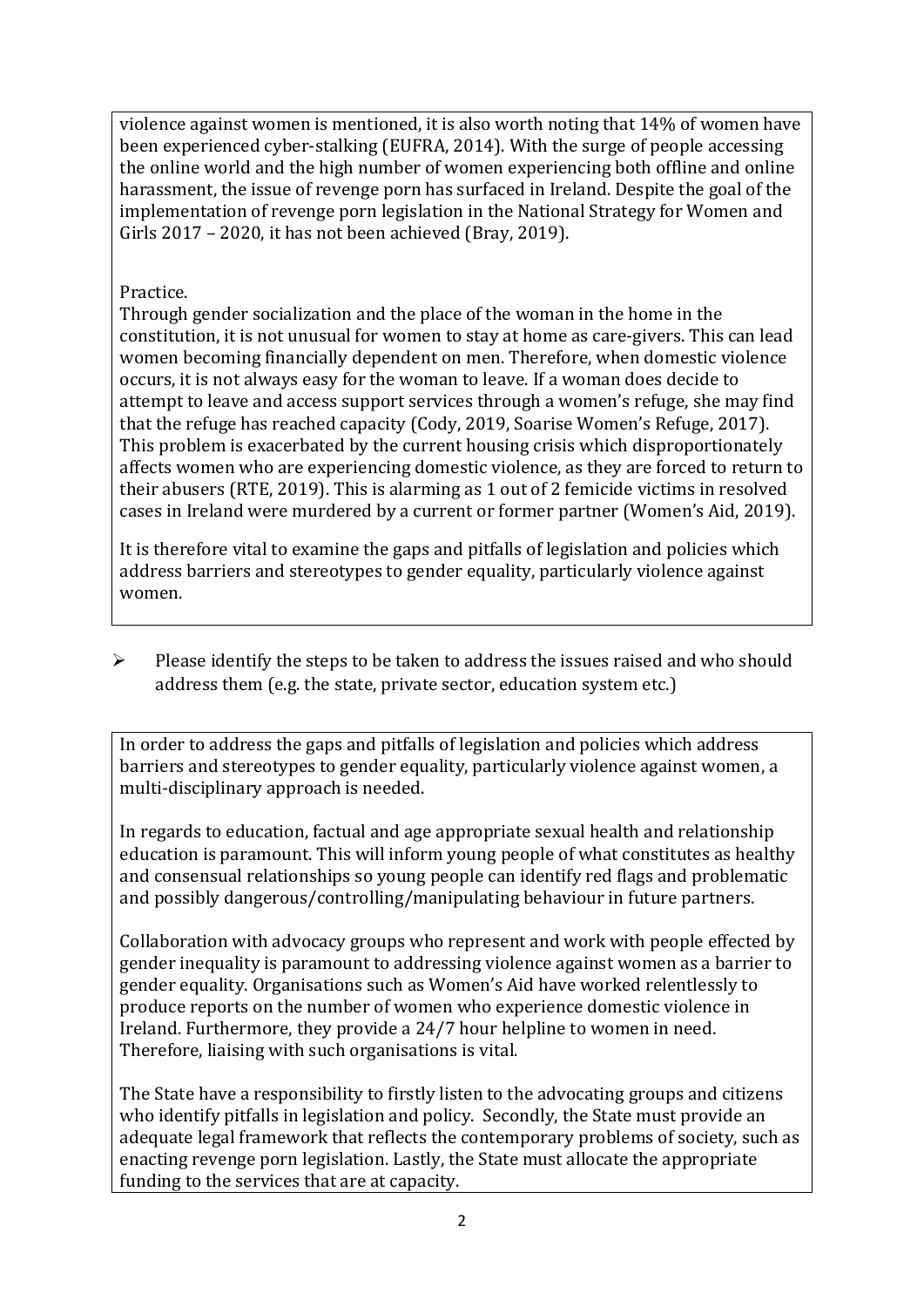It is not up to one individual sector of society to address barriers to gender inequality, particularly violence against women. It is only through a multi-disciplinary approach that adequate and informed legislation and policy will be implemented.

## **Theme 2: Work: Occupational segregation by gender, gender discrimination and the gender pay gap**

Women and men are often concentrated into different kinds of jobs and within the same occupations, women are often in work that is less well paid and has less opportunities for career advancement. Women often work in areas where they can work part-time so as to fit in with their caring responsibilities. While many men work in low paid jobs, many professions dominated by women are also low paid, and professions that have become female-dominated have become lower paid. This worsens the gender pay gap (the average difference between the wages of women and men who are working).

➢ Please outline what you see as the key barriers/ obstacles and challenges to gender equality under this theme in law, policy and practice.

#### Practice.

Women and men are sometimes concentrated into different career paths which impact their pay. This begins in their schooling. Girls are significantly underrepresented in Leaving Certificate science subjects compared to their male counterparts (Courtney, 2019). This is a significant barrier in deterring women away from studying STEM subjects (science, technology, engineering and mathematics) in college. STEM constitutes a large proportion of the Irish workforce in a market dominated neoliberal society. Even when women do enter STEM careers in Ireland, despite being better educated overall, women with a degree earn 28% less than their male counterparts (Donnelly, 2019).

There is a belief that STEM in an unequal playing field for women. This is due to the subconscious bias that women are not as competent at mathematics, compared to men (Courtney, 2019). Women who opt for non-STEM career paths usually enter lower paid professions, such as social care or early childhood education. Unfortunately, these professions in Ireland have reached crisis point in regards to adequate funding and poorly paid workers (Fletcher, 2020). It is of vital importance to question why such female dominated professions are so poorly paid.

### Law and policy.

There is currently a bill to make gender pay gap reporting mandatory. Although the reporting of gender pay gaps will not solve the pay disparity, it will certainly highlight the issue at a legislative level (Brady, 2020).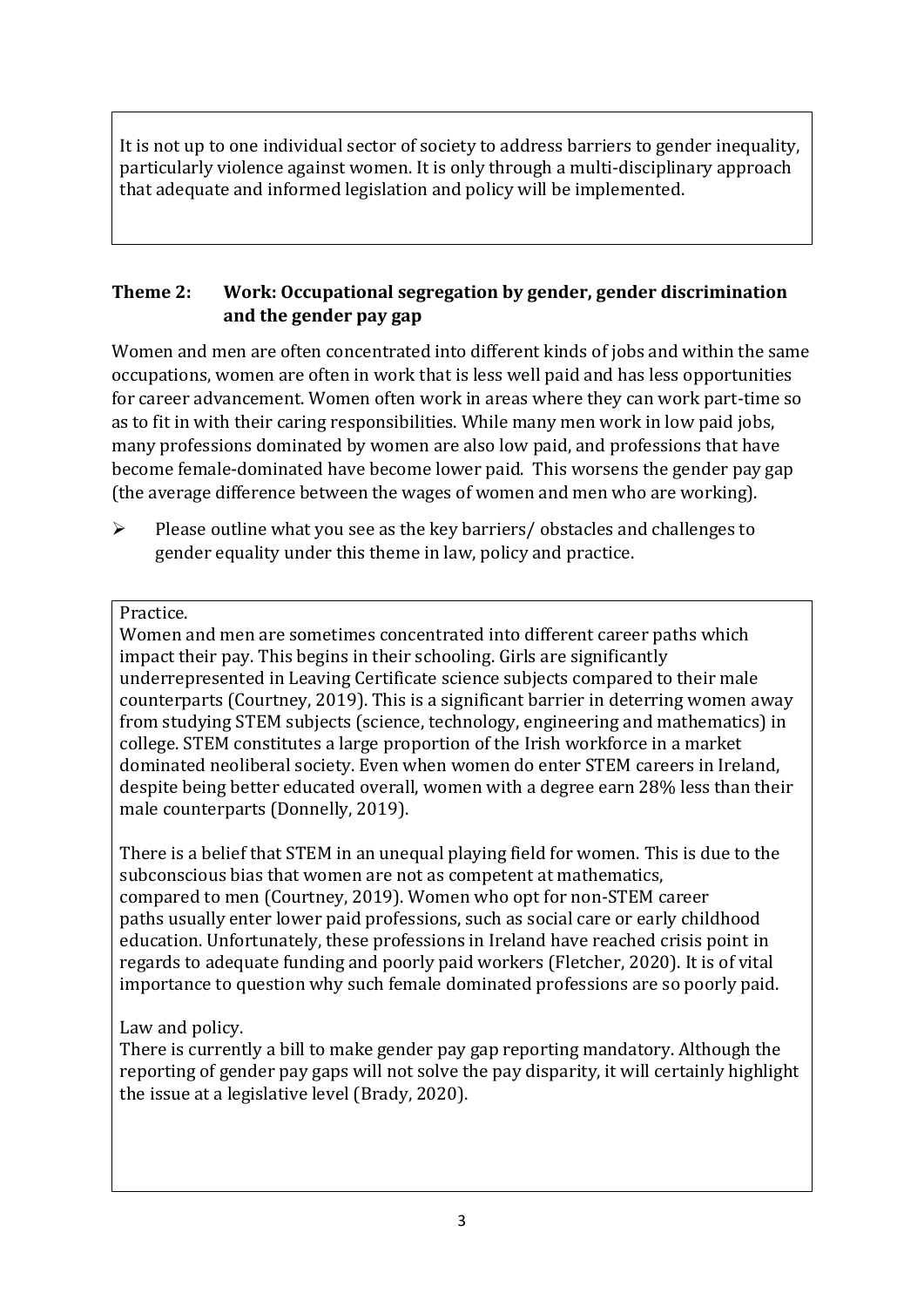➢ Please identify the steps to be taken to address the issues raised and who should address them (e.g. the state, private sector, education system etc.)

#### Education sector.

The education sector can address how men and women are concentrated into different careers by ensuring a fairer playing field for both boys and girls in school when it comes to interest in STEM. During Transition Year or work experience, a specific initiative for girls to experience the STEM field can be implemented to break down the subconscious bias that women are not fit for STEM subjects. This would address the gender pay gap in the long term.

### The State.

The State have a responsibility to listen to the predominately female workers in non-STEM careers that are demanding an increase to service funding and an increase of wages.

## **Theme 3. Care, paid and unpaid, as a social and family responsibility**

Care -- the social responsibility of care and women and men's co responsibility for care, especially within the family

Women remain disproportionately responsible for unpaid care and often work in poorly paid care work. For working parents or [lone parents,](https://aran.library.nuigalway.ie/bitstream/handle/10379/6044/Millar_and_Crosse_Activation_Report.pdf?sequence=1&isAllowed=y) balancing paid work with parenting and or caring for older and dependent adults presents significant challenges. Women are [most disadvantaged by these challenges,](https://eige.europa.eu/gender-equality-index/game/IE/W) yet men also suffer from lack of opportunities to share parenting and caring roles. Despite recent legislation and policy initiatives to support early years parental care, [inequalities in the distribution of unpaid](https://www.ihrec.ie/app/uploads/2019/07/Caring-and-Unpaid-Work-in-Ireland_Final.pdf)  [care](https://www.ihrec.ie/app/uploads/2019/07/Caring-and-Unpaid-Work-in-Ireland_Final.pdf) continue between women and men. The cost of childcare has been identified as a particular barrier to work for women alongside responsibilities of caring for older relatives and dependent adults.

 $\triangleright$  Please outline what you see as the key barriers/ obstacles and challenges to gender equality under this them in law, policy and practice.

### Practice.

Almost 190,000 people provide unpaid care for a friend or family member with a long term illness or disability (National Women's Council of Ireland, 2011). There is a 'significant and persistent imbalance' between men and women and the time they spend engaging in unpaid care work (Economic and Social Research Institute, 2019). According to the ERSI (2019) women spend twice as much time acting as a primary care-givers compared to men. This responsibility coupled with exuberant childcare costs is a major barrier for women to enter the workforce.

### Law and policy.

Despite newly introduced paternal leave, inequalities in the distribution of unpaid care continues to exist between men and women (Reddan, 2019. The consequence of women's default role as care-givers exacerbates the normalization of unpaid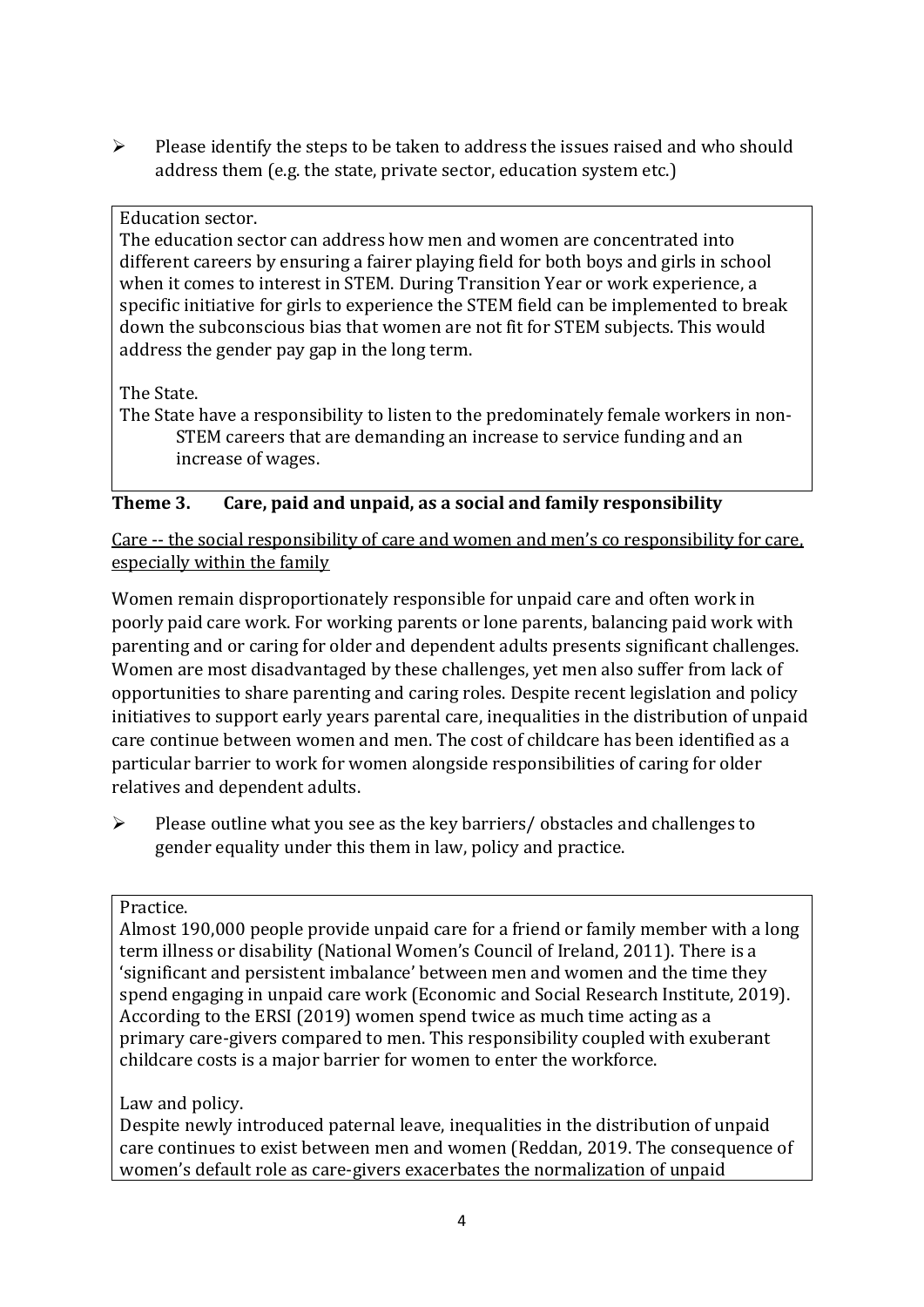care work (Chambers Ireland, 2017) and amplifies the idea that men are not as concerned with early years parental care.

The ideology of traditional gender norms creates further barriers for gender equality as the responsibility of caring for relatives often falls upon women.

 $\triangleright$  Please identify the steps to be taken to address the issues raised and who should address theme (e.g. the state, private sector, education system etc.)

It is important for all sectors of society to recognise that care work is vital for the wellbeing of individuals and society (ESRI, 2019).

However, a major responsibility lies with the State to recognise unpaid care work as Irish women who carry out unpaid care contribute at least 24 billion euro to the economy every year (Oxfam, 2020).

It is also important to further develop parental leave legislation to allow men to participate in early years parental care to a greater extent, to perhaps mirror a Swedish model of men taking at least a mandatory 90 days parental leave (Sweden, n.d).

## **Theme 4: Women's access to, and representation in, public life and decision making**

Ensure women's participation and representation in decision-making and leadership in the workplace, political and public life

Women are systematically underrepresented in leadership in [economic](https://eige.europa.eu/gender-equality-index/2019/compare-countries/power/2/bar) and [political](https://eige.europa.eu/gender-equality-index/2019/compare-countries/power/1/bar)  [decision-](https://eige.europa.eu/gender-equality-index/2019/compare-countries/power/1/bar)making. Despite the introduction of a candidate gender quota (through the system of party funding) for national political office, and [initiatives](https://betterbalance.ie/) to support women's access to corporate decision-making roles, men continue to dominate leadership positions. There are also issues to be considered around how media represents women and men.

➢ Please outline what you see as the key barriers/ obstacles and challenges to gender equality under this theme in law, policy and practice.

### Law and policy.

There are current gender quotas in place for candidates running for national political office. However, it is aimed to rise to 40% in the next decade (Bray, 2018).

### Practice.

Despite the introduction of a candidate gender quota for national political office, and a record number of women running in the 2020 General Election (McConnell, 2020), there has been no female TDs elected in almost a third of constituencies (Bray and O'Halloran, 2020). This is particularly worrying as the lack of female voices in positions of power means that their "lives and experiences remain excluded from policies and strategies" (National Women's Council of Ireland, 2016).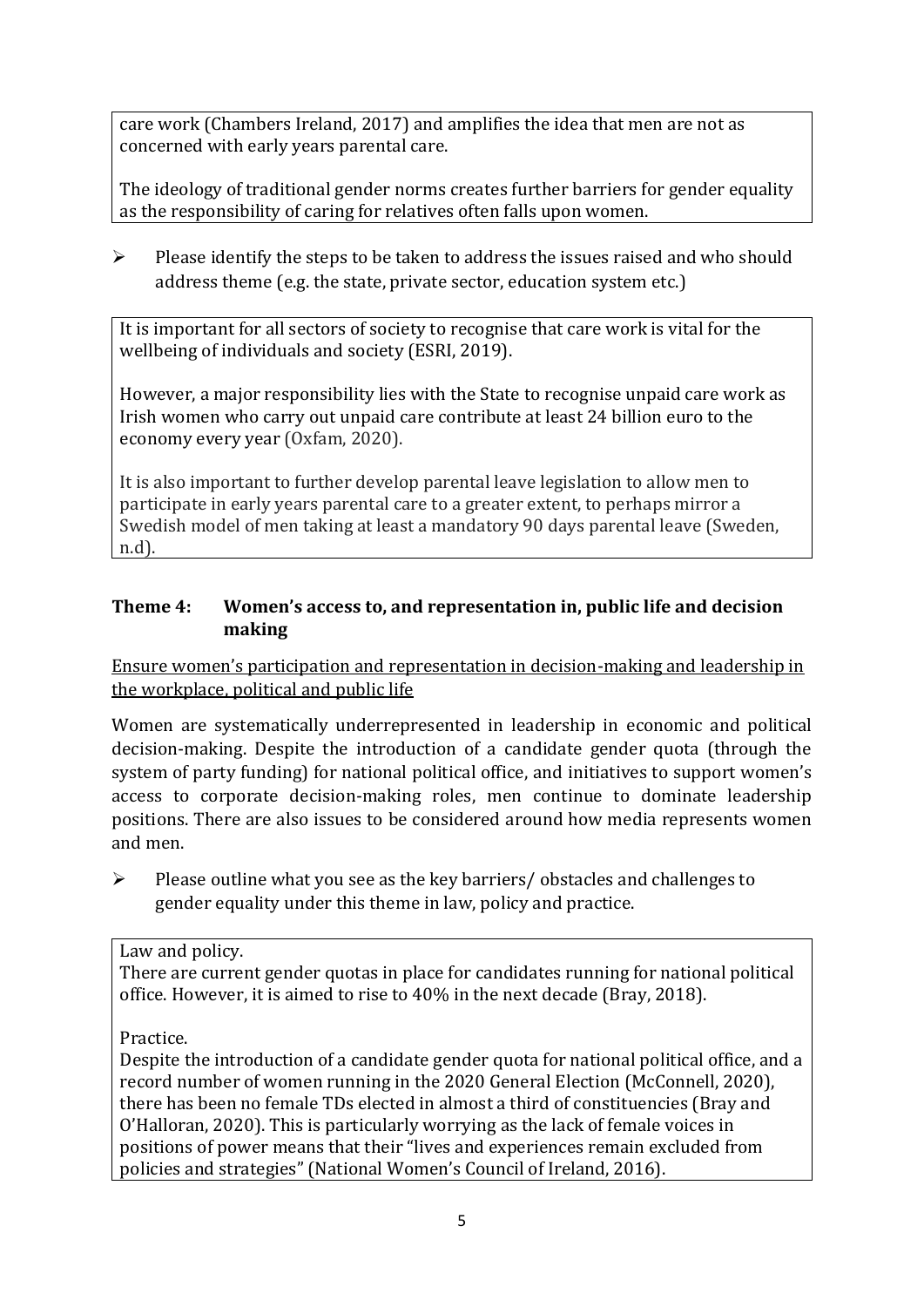The media has an important role to play in promoting women in positions of leadership in economic and political decision-making. European Ombudsman, Emily O'Reilly believes that there is a 'savagery' to the online abuse female politicians encounter (Burns, 2020). O'Reilly states that this is a major barrier for women participating in influential decision-making roles (Burns, 2020). This harassment is prevalent both online, and offline. It is not uncommon for workplaces to have a culture of bullying and sexual harassment, and apparently Leinster House is no exception. The level of harassment that some female TD's have experienced while working has been so extensive that a proposal for an audit of harassment and bullying in the Oireachtas has been put forward. This may be a major deterrent for women to enter or remain in politics (Brennan, 2018).

The public and private scrutiny women face when participating in decision-making and leadership roles may be a huge barrier to gender equality, and must be addressed.

Please identify the steps to be taken to address the issues raised and who should address them (e.g. the state, private sector, education system etc.)

There are several steps to addressing the barriers for women in participating in leadership roles.

Education sector.

The education sector has the ability to instil a sense of equality within girls and boys when it comes to the delegation of leadership roles. Language such as 'being bossy' has been almost exclusively used towards girls while boys have been praised for having 'leadership skills (Harrington, 2014) while they exhibit similar behaviours.

The private sector and the public sector.

The private sector and the public sector have the ability to introduce gender quotas to attempt to even out the playing field when it comes to men and women holding positions of power and decision-making roles.

The State.

The State can continue to enforce the gender quota for candidates running for national political office. However, it is worth noting that the NWCI (2019) has recommended gender quotas for local elections, not just for candidates running for seats in the Dail.

## **5. Where does gender inequality impact most?**

To conclude we would be interested in your response to the following question: In which area do you think gender inequality matters most?

Please rank the following in order of importance, 1 being the most important:

Paid work 4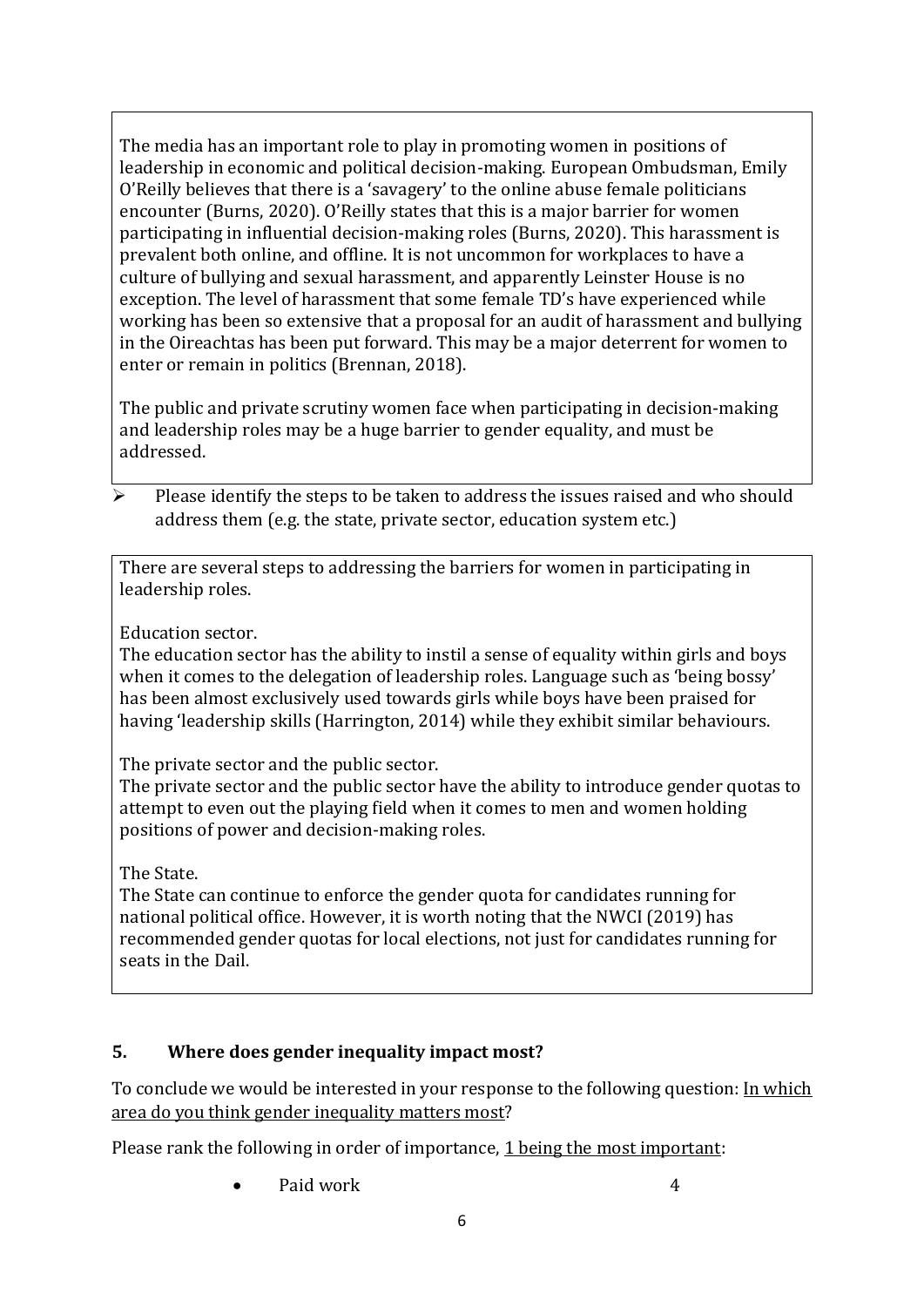| Home & family life       | 5 |
|--------------------------|---|
| Education                | 2 |
| Politics and public life | 3 |
| Media                    | 1 |
| Caring for others        | 6 |
| Other - please elaborate |   |

 $\triangleright$  Please outline the reasons for your answer below:

#### 1.Media

From birth, children are subjected to gender socialization through collective cultural, economic and societal values and norms (Henslin, 1999). These gender norms become ingrained into people's subconscious from a young age and become the doxic experience (Bourdieu, 1980). From a young age, people learn about their world through the media they consume. When the media continuously presents women as objects to be admired by the male gaze, it promotes gender inequality as women are usually seen, and not heard (Byerly and Ross, 2006).

#### 2.Education

However, it is through education at every level that these harmful depictions of gender can be unlearned, and a new perspective of the fluidity of gender can be embraced (Hines, 2018).

### 3.Politics and public life

When the complexity and diversity of gender is embraced by the general public, the collective people can influence the political structures to legislate and reflect the progression of society through politics.

#### 4.Paid work

In the immediate sense of gender equality, paid work would usually rank higher. However, there is no quick-fix for removing the financial inequalities between men and women. It is only through collective action and agency that people will increase the pressure on the political structures to pay workers fairly and recognize and compensate for the important unpaid care work that is carried out predominantly by women.

#### 5.House and family life

The outdated constitutional article 41.2 that essentially states that a woman's place is in the home is a symbolic barrier to gender equality and does not reflect modern society.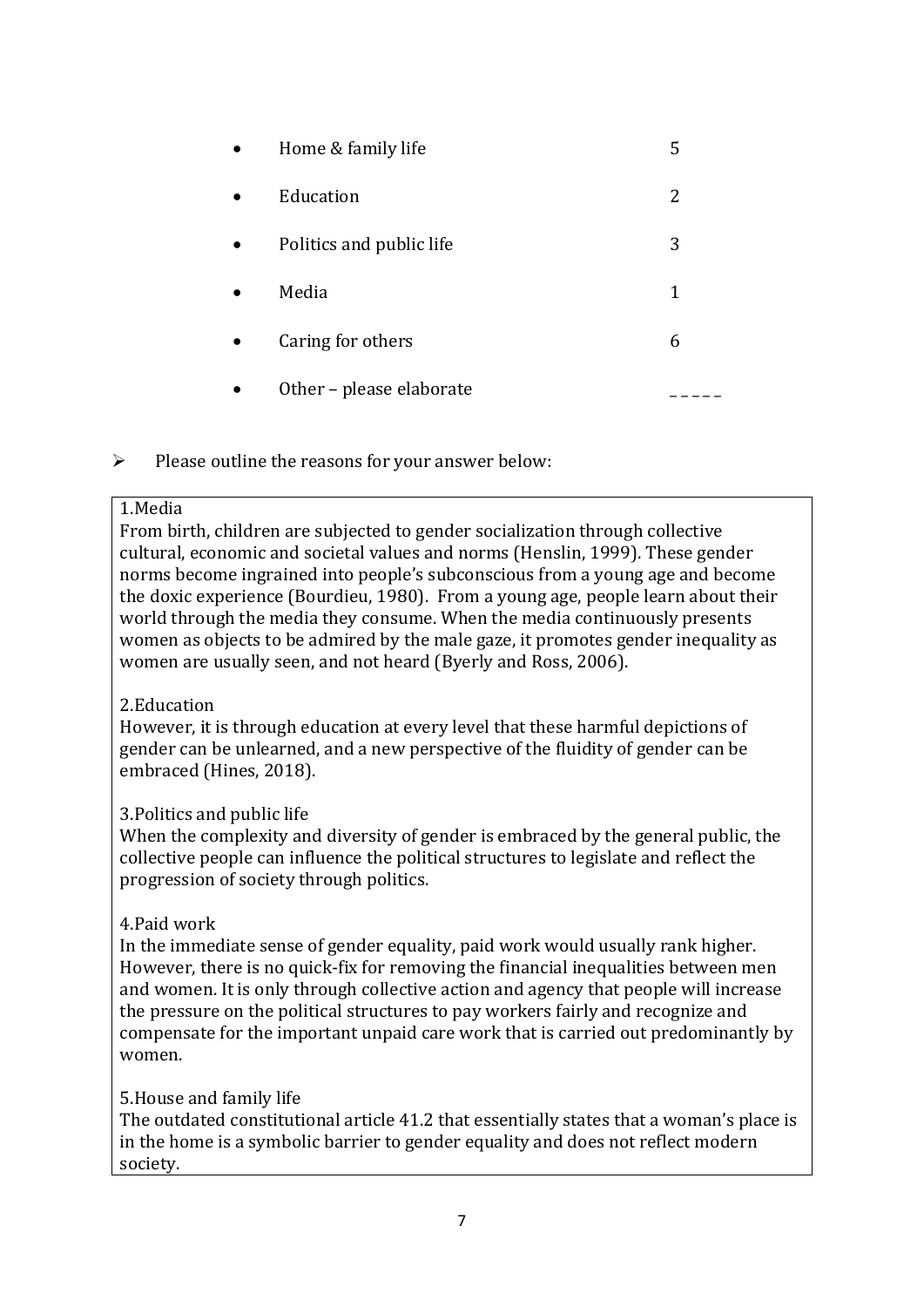6.Caring for others Similarly to paid work, there is an need for meaningful recognition at a structural level for the care work that is preformed predominately by women.

➢ Please include any further comments or observations you may have here.

If there is any supplementary information or documents that you would like to submit as part of your consultation, please send this to  $info@citizensassembly.ie$ , with 'Public Consultation Supplementary Information' in the subject line, along with your name to allow us to correctly match any documents with your submission.

#### References:

Bardon, S. (2018) 'Why is the 'women's place' referendum so controversial?' *Irish Times,* 14 July. Available at: [https://www.irishtimes.com/news/crime-and-law/why-is-the-women-s](https://www.irishtimes.com/news/crime-and-law/why-is-the-women-s-place-referendum-so-controversial-1.3564236?mode=sample&auth-failed=1&pw-origin=https%3A%2F%2Fwww.irishtimes.com%2Fnews%2Fcrime-and-law%2Fwhy-is-the-women-s-place-referendum-so-controversial-1.3564236)[place-referendum-so-controversial-1.3564236?mode=sample&auth-failed=1&pw](https://www.irishtimes.com/news/crime-and-law/why-is-the-women-s-place-referendum-so-controversial-1.3564236?mode=sample&auth-failed=1&pw-origin=https%3A%2F%2Fwww.irishtimes.com%2Fnews%2Fcrime-and-law%2Fwhy-is-the-women-s-place-referendum-so-controversial-1.3564236)[origin=https%3A%2F%2Fwww.irishtimes.com%2Fnews%2Fcrime-and-law%2Fwhy-is-the](https://www.irishtimes.com/news/crime-and-law/why-is-the-women-s-place-referendum-so-controversial-1.3564236?mode=sample&auth-failed=1&pw-origin=https%3A%2F%2Fwww.irishtimes.com%2Fnews%2Fcrime-and-law%2Fwhy-is-the-women-s-place-referendum-so-controversial-1.3564236)[women-s-place-referendum-so-controversial-1.3564236](https://www.irishtimes.com/news/crime-and-law/why-is-the-women-s-place-referendum-so-controversial-1.3564236?mode=sample&auth-failed=1&pw-origin=https%3A%2F%2Fwww.irishtimes.com%2Fnews%2Fcrime-and-law%2Fwhy-is-the-women-s-place-referendum-so-controversial-1.3564236) [Accessed on 2 March 2020]

Bourdieu, P. (1980) *The Logic of Practice*, California: Stanford University Press

Brady, K. (2020) 'Minding the gender pay gap – much more than a compliance issue', *Irish Times,* 10 January. Available at: [https://www.irishtimes.com/sponsored/pwc/minding-the](https://www.irishtimes.com/sponsored/pwc/minding-the-gender-pay-gap-much-more-than-a-compliance-issue-1.4131733)[gender-pay-gap-much-more-than-a-compliance-issue-1.4131733](https://www.irishtimes.com/sponsored/pwc/minding-the-gender-pay-gap-much-more-than-a-compliance-issue-1.4131733) [Accessed on 29 February 2020]

Bray, J. (2019) 'Upskirting' to be banned under new harassment laws'*, Irish Times*, 1 May. Available at: [https://www.irishtimes.com/news/politics/upskirting-to-be-banned-under-new](https://www.irishtimes.com/news/politics/upskirting-to-be-banned-under-new-harassment-laws-1.3876644)[harassment-laws-1.3876644](https://www.irishtimes.com/news/politics/upskirting-to-be-banned-under-new-harassment-laws-1.3876644) [Accessed on 1 March]

Bray, J. (2018) 'Gender quotas to rise to 40% in next decade – Varadkar', *Irish Times*, 30 November. Available at: [https://www.irishtimes.com/news/politics/gender-quotas-to-rise-to-](https://www.irishtimes.com/news/politics/gender-quotas-to-rise-to-40-in-next-decade-varadkar-1.3716371?mode=sample&auth-failed=1&pw-origin=https%3A%2F%2Fwww.irishtimes.com%2Fnews%2Fpolitics%2Fgender-quotas-to-rise-to-40-in-next-decade-varadkar-1.3716371)[40-in-next-decade-varadkar-1.3716371?mode=sample&auth-failed=1&pw](https://www.irishtimes.com/news/politics/gender-quotas-to-rise-to-40-in-next-decade-varadkar-1.3716371?mode=sample&auth-failed=1&pw-origin=https%3A%2F%2Fwww.irishtimes.com%2Fnews%2Fpolitics%2Fgender-quotas-to-rise-to-40-in-next-decade-varadkar-1.3716371)[origin=https%3A%2F%2Fwww.irishtimes.com%2Fnews%2Fpolitics%2Fgender-quotas-to](https://www.irishtimes.com/news/politics/gender-quotas-to-rise-to-40-in-next-decade-varadkar-1.3716371?mode=sample&auth-failed=1&pw-origin=https%3A%2F%2Fwww.irishtimes.com%2Fnews%2Fpolitics%2Fgender-quotas-to-rise-to-40-in-next-decade-varadkar-1.3716371)[rise-to-40-in-next-decade-varadkar-1.3716371](https://www.irishtimes.com/news/politics/gender-quotas-to-rise-to-40-in-next-decade-varadkar-1.3716371?mode=sample&auth-failed=1&pw-origin=https%3A%2F%2Fwww.irishtimes.com%2Fnews%2Fpolitics%2Fgender-quotas-to-rise-to-40-in-next-decade-varadkar-1.3716371) [Accessed on 28 February 2020]

Bray, J. and O'Halloran, M. (2020) 'No female TDs elected in almost a third of constituencies', *Irish Times,* 11 February. Available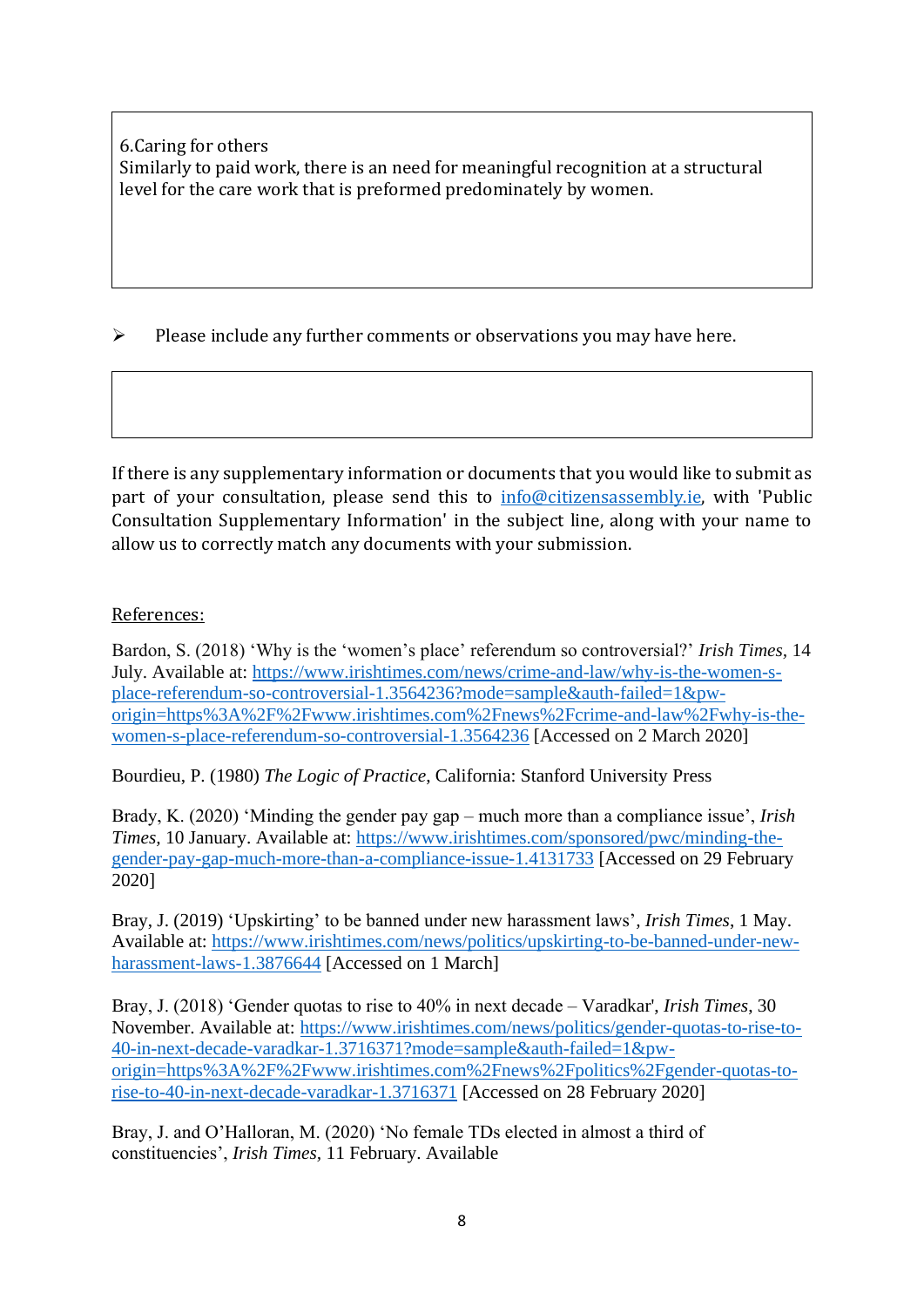at: [https://www.irishtimes.com/news/politics/no-female-tds-elected-in-almost-a-third-of](https://www.irishtimes.com/news/politics/no-female-tds-elected-in-almost-a-third-of-constituencies-1.4170858)[constituencies-1.4170858](https://www.irishtimes.com/news/politics/no-female-tds-elected-in-almost-a-third-of-constituencies-1.4170858) [Accessed on 2 March 2020]

Brennan, C. (2018) 'Dáil women's caucus calls for audit of harassment and bullying in the Oireachtas', *The Journal*, 27 February. Available at: [https://www.thejournal.ie/womens](https://www.thejournal.ie/womens-caucus-survey-3875775-Feb2018/)[caucus-survey-3875775-Feb2018/](https://www.thejournal.ie/womens-caucus-survey-3875775-Feb2018/) [Accessed on 1 March 2020]

Burns, S. (2020) 'Online abuse turns female politicians off politics, European Ombudsman says' *Irish Times,* 26 February. Available

at: [https://www.irishtimes.com/news/politics/online-abuse-turns-female-politicians-off](https://www.irishtimes.com/news/politics/online-abuse-turns-female-politicians-off-politics-european-ombudsman-says-1.4185716?mode=sample&auth-failed=1&pw-origin=https%3A%2F%2Fwww.irishtimes.com%2Fnews%2Fpolitics%2Fonline-abuse-turns-female-politicians-off-politics-european-ombudsman-says-1.4185716)[politics-european-ombudsman-says-1.4185716?mode=sample&auth-failed=1&pw](https://www.irishtimes.com/news/politics/online-abuse-turns-female-politicians-off-politics-european-ombudsman-says-1.4185716?mode=sample&auth-failed=1&pw-origin=https%3A%2F%2Fwww.irishtimes.com%2Fnews%2Fpolitics%2Fonline-abuse-turns-female-politicians-off-politics-european-ombudsman-says-1.4185716)[origin=https%3A%2F%2Fwww.irishtimes.com%2Fnews%2Fpolitics%2Fonline-abuse-turns](https://www.irishtimes.com/news/politics/online-abuse-turns-female-politicians-off-politics-european-ombudsman-says-1.4185716?mode=sample&auth-failed=1&pw-origin=https%3A%2F%2Fwww.irishtimes.com%2Fnews%2Fpolitics%2Fonline-abuse-turns-female-politicians-off-politics-european-ombudsman-says-1.4185716)[female-politicians-off-politics-european-ombudsman-says-1.4185716](https://www.irishtimes.com/news/politics/online-abuse-turns-female-politicians-off-politics-european-ombudsman-says-1.4185716?mode=sample&auth-failed=1&pw-origin=https%3A%2F%2Fwww.irishtimes.com%2Fnews%2Fpolitics%2Fonline-abuse-turns-female-politicians-off-politics-european-ombudsman-says-1.4185716) [Accessed on 2 March 2020]

Byerly, C. and Ross, K. (2006) *Women and Media: A Critical Introduction*, Malden: Blackwell Publishing

Cody, M. (2019) 'Kilkenny Women's Refuge close to capacity over the Christmas period', *Kilkenny People*, 31 December. Available at: [https://www.kilkennypeople.ie/news/home/505307/kilkenny-women-s-refuge-close-to](https://www.kilkennypeople.ie/news/home/505307/kilkenny-women-s-refuge-close-to-capacity-over-the-christmas-period.html)[capacity-over-the-christmas-period.html](https://www.kilkennypeople.ie/news/home/505307/kilkenny-women-s-refuge-close-to-capacity-over-the-christmas-period.html) [Accessed on 29 February 2020]

Courtney, S. (2019) 'Figuring out why women don't figure in Stem industries' *Irish Times,* 21 February. Available at: [https://www.irishtimes.com/news/science/figuring-out](https://www.irishtimes.com/news/science/figuring-out-why-women-don-t-figure-in-stem-industries-1.3792633)[why-women-don-t-figure-in-stem-industries-1.3792633](https://www.irishtimes.com/news/science/figuring-out-why-women-don-t-figure-in-stem-industries-1.3792633) [Accessed on 2 March 2020]

Department of Justice and Equality (2017) *National Strategy for Women and Girls 2016 – 2020: creating a better society for all,* Dublin. Available

at: [http://justice.ie/en/JELR/National\\_Strategy\\_for\\_Women\\_and\\_Girls\\_2017\\_-](http://justice.ie/en/JELR/National_Strategy_for_Women_and_Girls_2017_-_2020.pdf/Files/National_Strategy_for_Women_and_Girls_2017_-_2020.pdf) [\\_2020.pdf/Files/National\\_Strategy\\_for\\_Women\\_and\\_Girls\\_2017\\_-\\_2020.pdf](http://justice.ie/en/JELR/National_Strategy_for_Women_and_Girls_2017_-_2020.pdf/Files/National_Strategy_for_Women_and_Girls_2017_-_2020.pdf) [Accessed on 27 February 2020]

Donnelly, K. (2019) 'Gender pay gap: Females with a degree earn significantly less than male peers, report reveals', *Independent,* 10 September. Available at: [https://www.independent.ie/irish-news/education/gender-pay-gap-females-with-a-degree](https://www.independent.ie/irish-news/education/gender-pay-gap-females-with-a-degree-earn-significantly-less-than-male-peers-report-reveals-38484873.html)[earn-significantly-less-than-male-peers-report-reveals-38484873.html](https://www.independent.ie/irish-news/education/gender-pay-gap-females-with-a-degree-earn-significantly-less-than-male-peers-report-reveals-38484873.html) [Accessed on 2 March 2020]

Economic and Social Research Institute (2019) *Caring and Unpaid Work in Ireland,* Dublin 2. Available at: <https://www.esri.ie/system/files/publications/BKMNEXT382.pdf>

European Union Fundamental Rights Agency (2014) *Violence Against Women: An EU Wide Survey,* Luxembourg: Publications Office of the European Union

Fletcher, L. (2020) 'Thousands take part in protest over childcare 'crisis'', *RTE*, 5 February, Available at: [https://www.rte.ie/news/ireland/2020/0205/1113244-childcare](https://www.rte.ie/news/ireland/2020/0205/1113244-childcare-funding/)[funding/](https://www.rte.ie/news/ireland/2020/0205/1113244-childcare-funding/) [Accessed on 1 March 2020]

Harrington, S. (2014) 'Taking charge: while boys are called leaders strong girls are called bossy', *Irish Examiner*, 4 April. Available